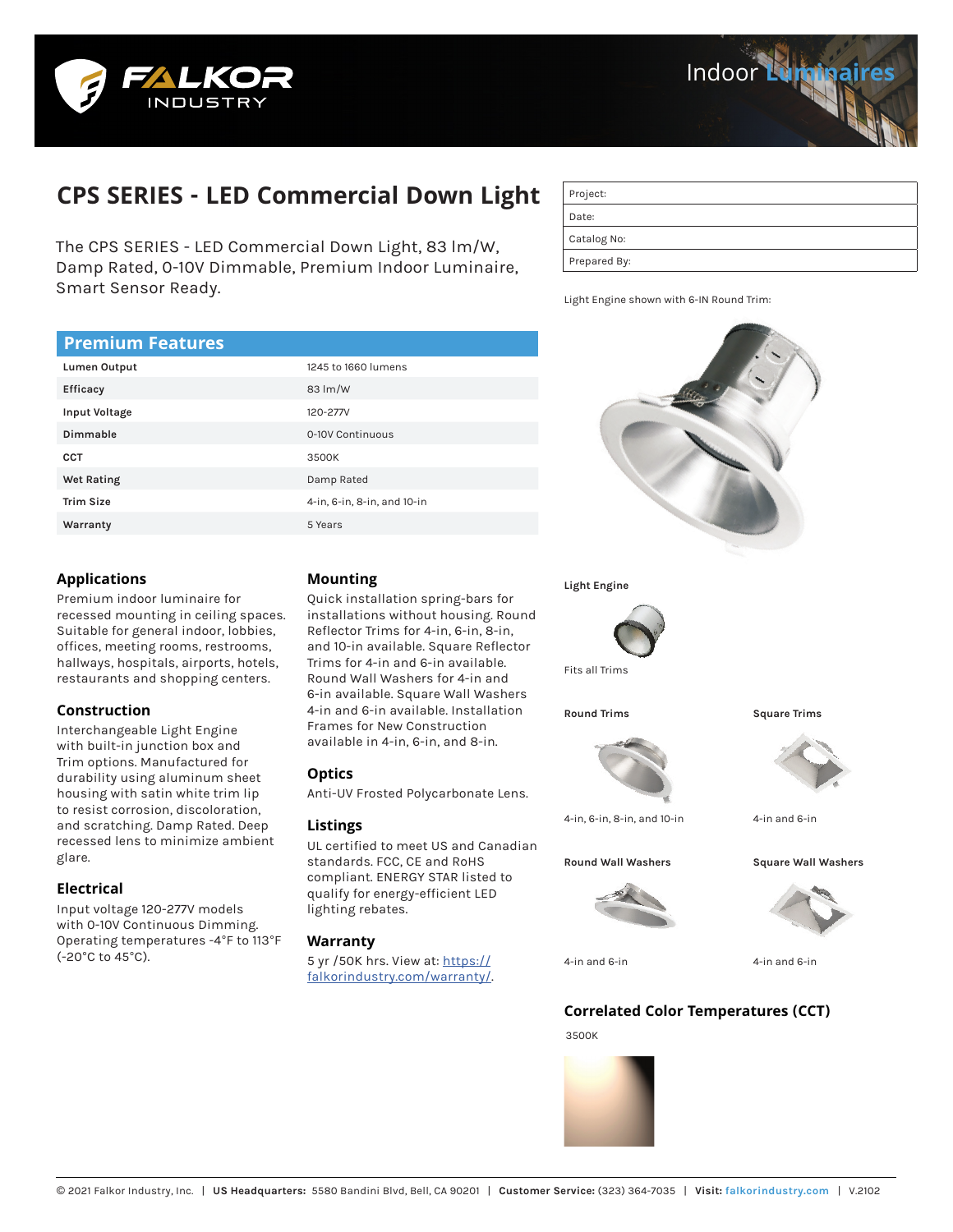# **Specifications**

| <b>Energy Data</b>                                   | <b>Lighting Data</b>            |  |  |
|------------------------------------------------------|---------------------------------|--|--|
| Input Voltage: 120-277V                              | Lumens: 1245, 1660              |  |  |
| Input Frequency: 50/60 Hz                            | Lumens Per Watt: 83 lm/         |  |  |
| Wattage: 15W, 20W                                    | <b>Color Correlated Tempera</b> |  |  |
| Power Factor: >0.9                                   | Dimmable: 0-10V                 |  |  |
| Total Harmonic Distortion (THD): <20%                | <b>Color Rendering Index (C</b> |  |  |
| Operating Temperature: -4°F to 113°F (-20°C to 45°C) | <b>L70: 50000 hours</b>         |  |  |

**Lumens Per Watt:** 83 lm/W **ature (CCT):** 3500K **CRI):** >80 **L70:** 50000 hours

# **Ordering Information**

| Model                         | Wattage    | Voltage  | Current                 | Lumens    | Efficacy | CCT                     | Dimming                 | Color                    | <b>Dimensions</b>                                                |
|-------------------------------|------------|----------|-------------------------|-----------|----------|-------------------------|-------------------------|--------------------------|------------------------------------------------------------------|
| FI-CPS-D15W-35E               | <b>15W</b> | 120-277V | 0.13A@120V, 0.05A@277V  | 1245      | 83 lm/W  | 3500K                   | $0-10V$                 | Silver w/ White Lip Trim | Light Engine ø 3.75"C x 3.5"H<br>(See below for Trim Dimensions) |
| FI-CPS-D20W-35E               | <b>20W</b> | 120-277V | 0.17A@120V, 0.07A@277V  | 1660      | 83 lm/W  | 3500K                   | $0-10V$                 | Silver w/ White Lip Trim | Light Engine ø 3.75"C x 3.5"H<br>(See below for Trim Dimensions) |
| Trim                          |            |          |                         |           | Mount    |                         |                         |                          |                                                                  |
| CP4-TRIM                      |            |          | 4-in Round Trim         | CP4-Frame |          | 4-in Installation Frame |                         |                          |                                                                  |
| CP6-TRIM                      |            |          | 6-in Round Trim         | CP6-Frame |          |                         | 6-in Installation Frame |                          |                                                                  |
| <b>CP8-TRIM</b>               |            |          | 8-In Round Trim         | CP8-Frame |          |                         | 8-In Installation Frame |                          |                                                                  |
| CP10-TRIM                     |            |          | 10-In Round Trim        |           |          |                         |                         |                          |                                                                  |
| <b>CP4-TRIM-SQUARE</b>        |            |          | 4-in Round Wall Washer  |           |          |                         |                         |                          |                                                                  |
| CP6-TRIM-SQUARE               |            |          | 6-in Round Wall Washer  |           |          |                         |                         |                          |                                                                  |
| <b>CP4-ROUND WALL WASHER</b>  |            |          | 4-in Square Trim        |           |          |                         |                         |                          |                                                                  |
| <b>CP6-ROUND WALL WASHER</b>  |            |          | 6-in Square Trim        |           |          |                         |                         |                          |                                                                  |
| <b>CP4-SQUARE WALL WASHER</b> |            |          | 4-in Square Wall Washer |           |          |                         |                         |                          |                                                                  |
| <b>CP6-SQUARE WALL WASHER</b> |            |          | 6-in Square Wall Washer |           |          |                         |                         |                          |                                                                  |